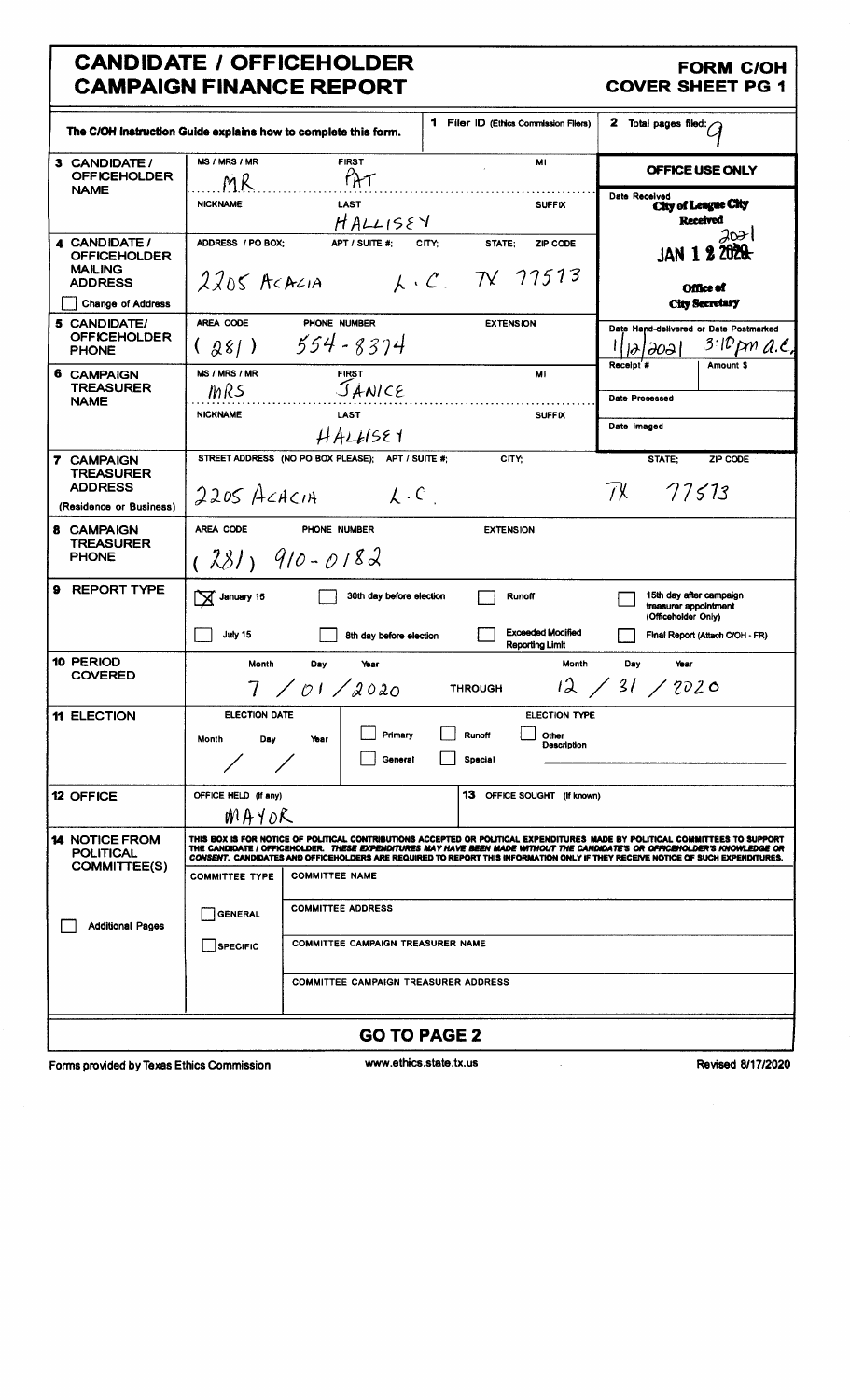# **CANDIDATE / OFFICEHOLDER CAMPAIGN FINANCE REPORT**

### **FORM C/OH COVER SHEET PG 2**

| <b>15 C/OH NAME</b>                                                                                             | PAT HALLISEY                                                                                                                                                                                | <b>16 Filer ID (Ethics Commission Filers)</b>                                  |
|-----------------------------------------------------------------------------------------------------------------|---------------------------------------------------------------------------------------------------------------------------------------------------------------------------------------------|--------------------------------------------------------------------------------|
| <b>17 CONTRIBUTION</b><br><b>TOTALS</b>                                                                         | 1.<br>TOTAL UNITEMIZED POLITICAL CONTRIBUTIONS (OTHER THAN<br>PLEDGES, LOANS, OR GUARANTEES OF LOANS, OR<br><b>CONTRIBUTIONS MADE ELECTRONICALLY)</b>                                       | \$                                                                             |
|                                                                                                                 | 2.<br>TOTAL POLITICAL CONTRIBUTIONS<br>(OTHER THAN PLEDGES, LOANS, OR GUARANTEES OF LOANS)                                                                                                  | \$<br>$I$ , 000 . To                                                           |
| <b>EXPENDITURE</b><br><b>TOTALS</b>                                                                             | З.<br>TOTAL UNITEMIZED POLITICAL EXPENDITURE.                                                                                                                                               | \$<br>12.O <u>O</u>                                                            |
|                                                                                                                 | TOTAL POLITICAL EXPENDITURES<br>4.                                                                                                                                                          | \$<br><u>5362,30</u>                                                           |
| <b>CONTRIBUTION</b><br><b>BALANCE</b>                                                                           | 5.<br>TOTAL POLITICAL CONTRIBUTIONS MAINTAINED AS OF THE LAST DAY<br>OF REPORTING PERIOD                                                                                                    | \$<br>1432.31                                                                  |
| <b>OUTSTANDING</b><br><b>LOAN TOTALS</b>                                                                        | 6.<br>TOTAL PRINCIPAL AMOUNT OF ALL OUTSTANDING LOANS AS OF THE<br>LAST DAY OF THE REPORTING PERIOD                                                                                         | \$<br>550.00                                                                   |
| <b>18 SIGNATURE</b>                                                                                             | I swear, or affirm, under penalty of perjury, that the accompanying report is true and correct and includes all information<br>required to be reported by me under Title 15, Election Code. |                                                                                |
|                                                                                                                 |                                                                                                                                                                                             |                                                                                |
|                                                                                                                 |                                                                                                                                                                                             | Signature of Candidate or Officeholder                                         |
|                                                                                                                 |                                                                                                                                                                                             |                                                                                |
|                                                                                                                 |                                                                                                                                                                                             |                                                                                |
|                                                                                                                 |                                                                                                                                                                                             |                                                                                |
|                                                                                                                 | Please complete either option below:                                                                                                                                                        |                                                                                |
|                                                                                                                 |                                                                                                                                                                                             |                                                                                |
| (1) Affidavit                                                                                                   | <b>JEANNE HAMMACK</b><br>My Notary ID # 11545394<br>Expires March 3, 2024                                                                                                                   |                                                                                |
| NOTARY STAMP/SEAL                                                                                               |                                                                                                                                                                                             |                                                                                |
| Swom to and subscribed before me by                                                                             |                                                                                                                                                                                             | this the $\sqrt{\mathscr{X}\mathcal{L}}$ day of $\mathscr{L}$<br><u> Unuar</u> |
| $20 \cancel{21}$                                                                                                | ___, to certify which, witness my hand and seal of office.                                                                                                                                  |                                                                                |
|                                                                                                                 | amma cM<br>JEANNE HAMMACK                                                                                                                                                                   |                                                                                |
| Signature of officer administering oath                                                                         | Printed name of officer administering oath                                                                                                                                                  | Title of officer administering oath                                            |
|                                                                                                                 | 0R                                                                                                                                                                                          |                                                                                |
| (2) Unsworn Declaration                                                                                         |                                                                                                                                                                                             |                                                                                |
|                                                                                                                 |                                                                                                                                                                                             |                                                                                |
|                                                                                                                 |                                                                                                                                                                                             |                                                                                |
|                                                                                                                 | (street)<br>(city)                                                                                                                                                                          | (country)<br>(state) (zip code)                                                |
| Executed in the contract of the contract of the contract of the contract of the contract of the contract of the | County, State of ______________, on the ________ day of (month)                                                                                                                             |                                                                                |
|                                                                                                                 |                                                                                                                                                                                             | $\overline{(\text{year})}$                                                     |
|                                                                                                                 |                                                                                                                                                                                             | Signature of Candidate/Officeholder (Declarant)                                |
|                                                                                                                 |                                                                                                                                                                                             |                                                                                |
| ormo provided by Toyos Ethiop Commission.                                                                       | usus athice etata ty ue                                                                                                                                                                     | Porison 8/17/2020                                                              |

Forms provided by Texas Ethics Commission

www.ethics.state.tx.us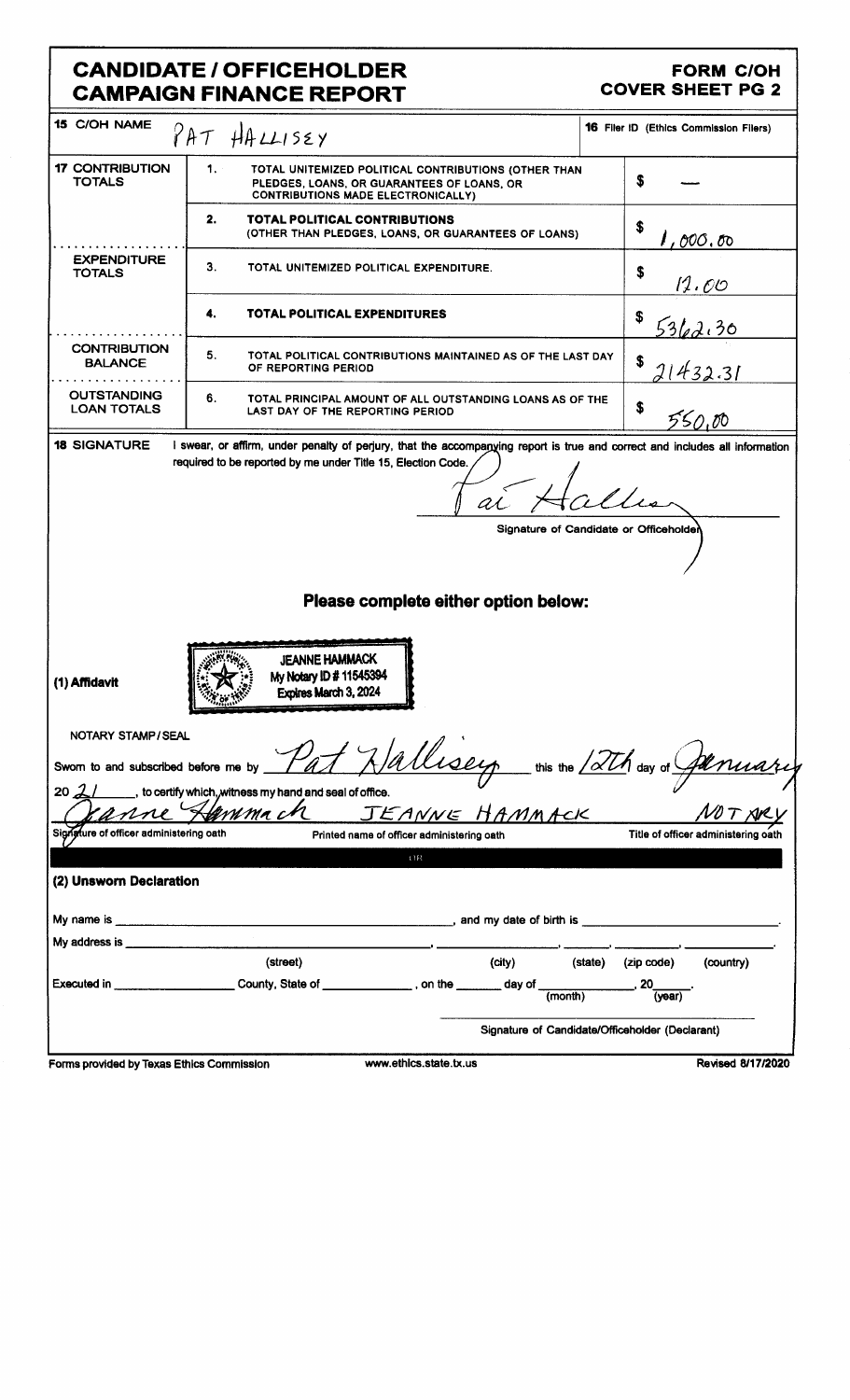# **SUBTOTALS - C/OH**

# FORM C/OH<br>COVER SHEET PG 3

| 1.<br>2.<br>З. | <b>21 SCHEDULE SUBTOTALS</b><br><b>NAME OF SCHEDULE</b><br>SCHEDULE A1: MONETARY POLITICAL CONTRIBUTIONS<br>SCHEDULE A2: NON-MONETARY (IN-KIND) POLITICAL CONTRIBUTIONS | <b>SUBTOTAL</b><br><b>AMOUNT</b><br>s<br>1,000.00 |
|----------------|-------------------------------------------------------------------------------------------------------------------------------------------------------------------------|---------------------------------------------------|
|                |                                                                                                                                                                         |                                                   |
|                |                                                                                                                                                                         |                                                   |
|                |                                                                                                                                                                         | s                                                 |
|                | <b>SCHEDULE B: PLEDGED CONTRIBUTIONS</b>                                                                                                                                | s                                                 |
| 4.             | <b>SCHEDULE E: LOANS</b>                                                                                                                                                | s                                                 |
| 5.             | SCHEDULE F1: POLITICAL EXPENDITURES MADE FROM POLITICAL CONTRIBUTIONS                                                                                                   | 5350.30                                           |
| 6.             | <b>SCHEDULE F2: UNPAID INCURRED OBLIGATIONS</b>                                                                                                                         | s                                                 |
| 7.             | SCHEDULE F3: PURCHASE OF INVESTMENTS MADE FROM POLITICAL CONTRIBUTIONS                                                                                                  | s                                                 |
| 8.             | SCHEDULE F4: EXPENDITURES MADE BY CREDIT CARD                                                                                                                           | s                                                 |
| 9.             | SCHEDULE G: POLITICAL EXPENDITURES MADE FROM PERSONAL FUNDS                                                                                                             | s                                                 |
| 10.            | SCHEDULE H: PAYMENT MADE FROM POLITICAL CONTRIBUTIONS TO A BUSINESS OF C/OH                                                                                             | s                                                 |
| 11.            | SCHEDULE I: NON-POLITICAL EXPENDITURES MADE FROM POLITICAL CONTRIBUTIONS                                                                                                | s                                                 |
| 12.            | SCHEDULE K: INTEREST, CREDITS, GAINS, REFUNDS, AND CONTRIBUTIONS RETURNED<br><b>TO FILER</b>                                                                            | s/2                                               |

Forms provided by Texas Ethics Commission

www.ethics.state.tx.us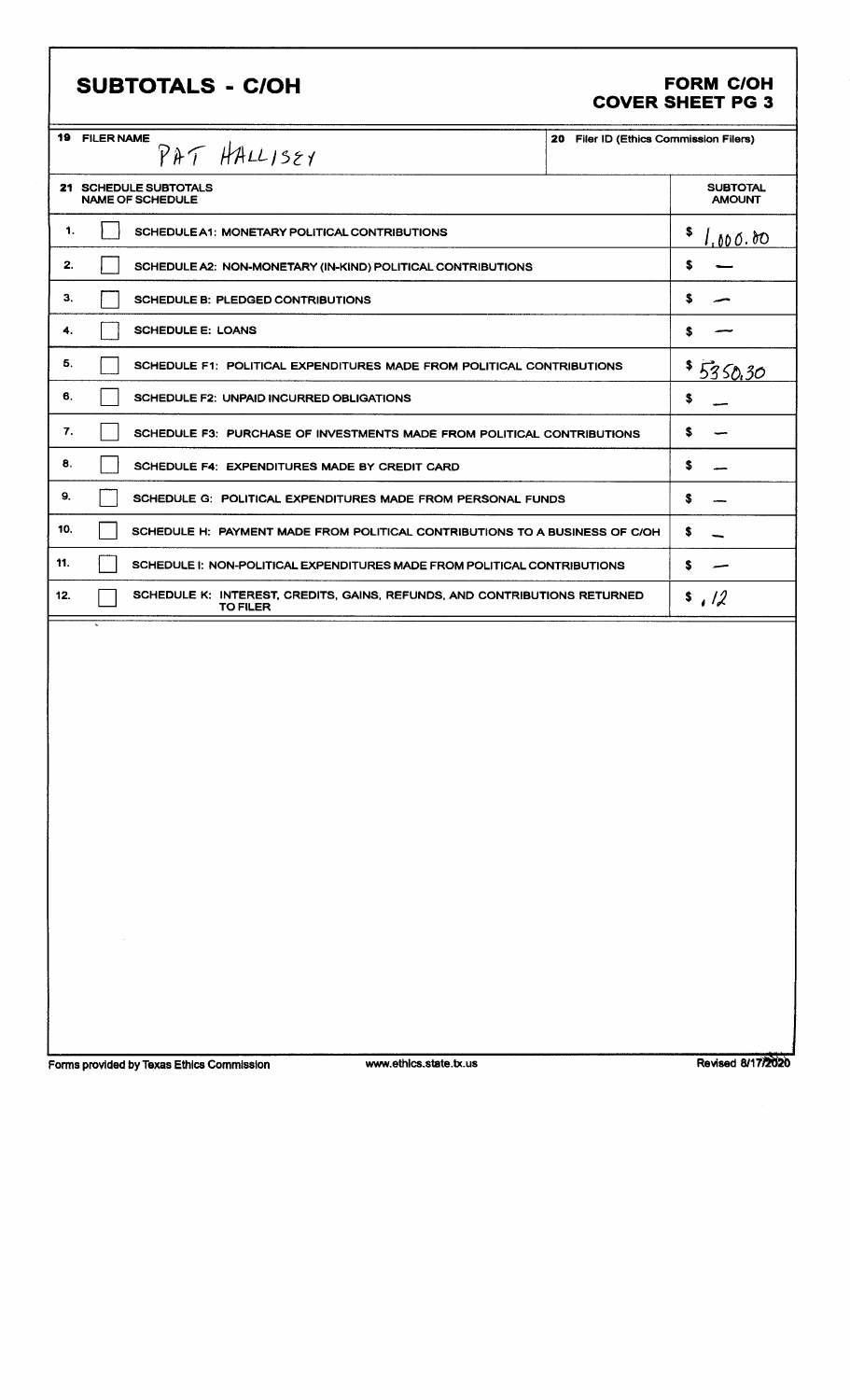# MONETARY POLITICAL CONTRIBUTIONS SCHEDULE A1

If the requested information is not applicable, DO NOT include this page in the report.

|              | The Instruction Guide explains how to complete this form.                                                                                                                                                                                                                     | 1 Total pages Schedule A1:                                                                 |
|--------------|-------------------------------------------------------------------------------------------------------------------------------------------------------------------------------------------------------------------------------------------------------------------------------|--------------------------------------------------------------------------------------------|
| 2 FILER NAME | PAT HALLISEY                                                                                                                                                                                                                                                                  | 3 Filer ID (Ethics Commission Filers)                                                      |
| 4 Date       | 5 Full name of contributor   out-of-state PAC (ID#: ____________________________<br>$12 - 11 - 3030$ 6 Contributor address;<br>$2p \cos \theta$ 6 Contributor address;<br>$11011R$ ICHMONDAVE SE 200 HOUSTON TX77042<br>8 Principal occupation / Job title (See Instructions) | 7 Amount of contribution (\$)<br>$\frac{1}{2}$ / $000.00$<br>9 Employer (See Instructions) |
| Date         | Full name of contributor<br>$\Box$ out-of-state PAC (ID#:<br>Contributor address;<br>City;<br>State;                                                                                                                                                                          | Amount of contribution (\$)<br>Zip Code                                                    |
|              | Principal occupation / Job title (See Instructions)                                                                                                                                                                                                                           | <b>Employer (See Instructions)</b>                                                         |
| Date         | Full name of contributor<br>□ out-of-state PAC (ID#: ____________________)                                                                                                                                                                                                    | Amount of contribution (\$)                                                                |
|              | Contributor address;<br>City;<br>State;                                                                                                                                                                                                                                       | <b>Zip Code</b>                                                                            |
|              | Principal occupation / Job title (See Instructions)                                                                                                                                                                                                                           | <b>Employer (See Instructions)</b>                                                         |
| Date         | Full name of contributor<br>$\Box$ out-of-state PAC (ID#:                                                                                                                                                                                                                     | Amount of contribution (\$)                                                                |
|              | Contributor address;<br>City;<br>State; Zip Code                                                                                                                                                                                                                              |                                                                                            |
|              | Principal occupation / Job title (See Instructions)                                                                                                                                                                                                                           | <b>Employer (See Instructions)</b>                                                         |
|              | ATTACH ADDITIONAL COPIES OF THIS SCHEDULE AS NEEDED                                                                                                                                                                                                                           |                                                                                            |
|              | If contributor is out-of-state PAC, please see instruction guide for additional reporting requirements.                                                                                                                                                                       |                                                                                            |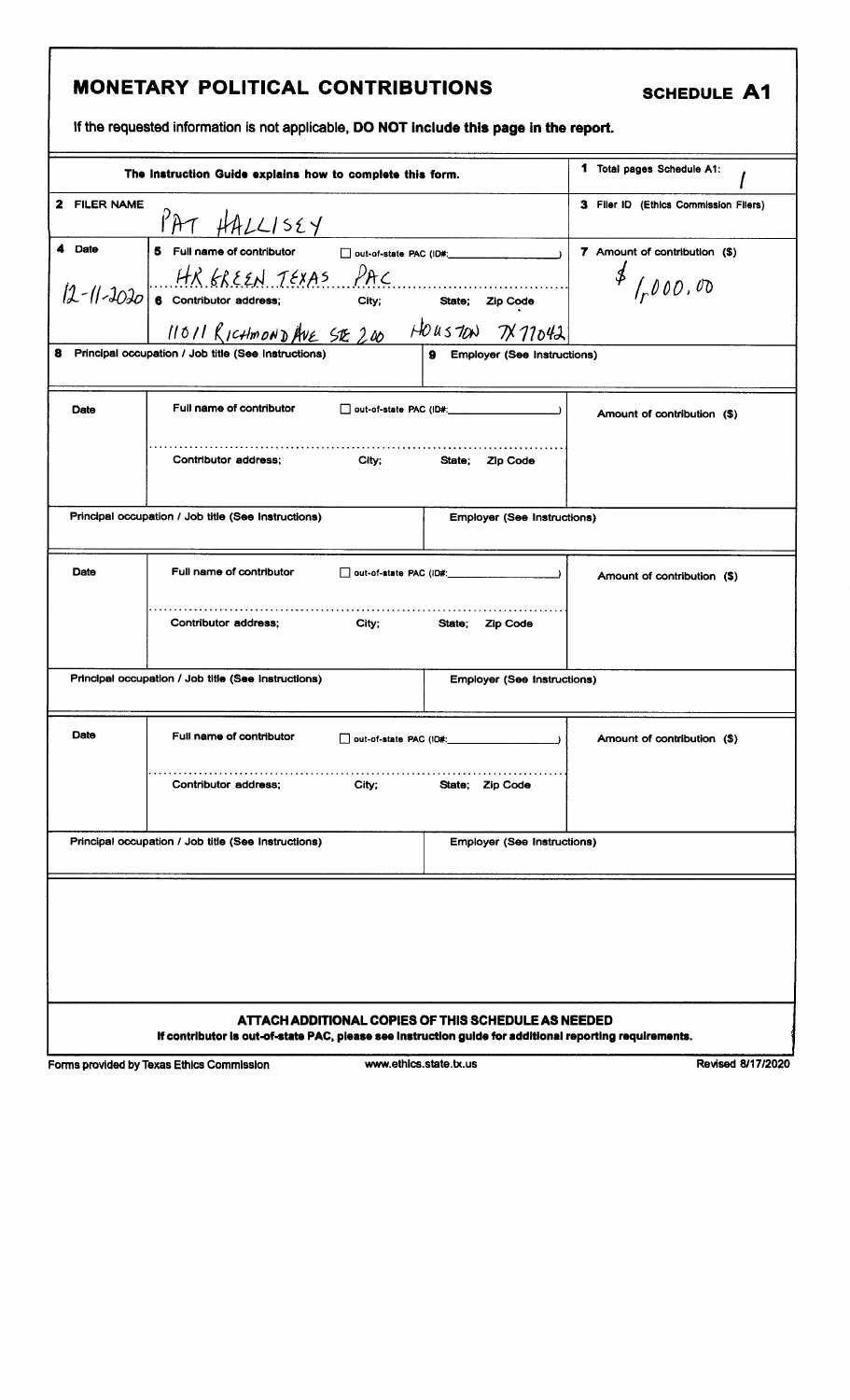| <b>SCHEDULE F1</b> |  |
|--------------------|--|
|--------------------|--|

### If the requested information is not applicable, DO NOT Include this page in the report.

|                      | <b>EXPENDITURE CATEGORIES FOR BOX 8(a)</b> |             |
|----------------------|--------------------------------------------|-------------|
| <b>Event Expense</b> | Loan Repayment/Reimbursement               | Solicitatio |
| Fees                 | Office Overhead/Rental Expense             | Tronennd    |

Credit Card Payment

Fees<br>
Food/Beverage Expense<br>
Gift/Awards/Memorials Expense<br>
Legal Services<br>
Legal Services<br>
Legal Services<br>
Calarles/Wages/Contract Labor

Solicitation/Fundraising Expense<br>Transportation Equipment & Related Expense<br>Travel In District<br>Travel Out Of District<br>Other (enter a category not listed above)

|                                                               | The instruction Guide explains how to complete this form.        |                     |                                                  |
|---------------------------------------------------------------|------------------------------------------------------------------|---------------------|--------------------------------------------------|
| 1 Total pages Schedule F1: 2 FILER NAME                       | $M$ HALLISEY                                                     |                     | 3 Filer ID (Ethics Commission Filers)            |
| 4 Date<br>$8.31 - 2020$                                       | 5 Payee name<br>ANCHOR POINT                                     |                     |                                                  |
| 6 Amount (\$)                                                 | 7 Payee address;                                                 | City;               | State:<br><b>Zip Code</b>                        |
| 102.56                                                        | 103 DAVIS ROB LEAGUE CITY                                        | $\tau$              | 71573                                            |
|                                                               | (a) Category (See Categories listed at the top of this schedule) | (b) Description     |                                                  |
| <b>PURPOSE</b><br>ОF<br><b>EXPENDITURE</b>                    | DONATIONS                                                        | $PA$ ARITY          |                                                  |
|                                                               | (c)<br>Check if travel outside of Texas. Complete Schedule T.    |                     | Check if Austin, TX, officeholder living expense |
| Complete ONLY if direct<br>expenditure to benefit C/OH        | Candidate / Officeholder name                                    | Office sought       | Office held                                      |
| Date                                                          | Payee name                                                       |                     |                                                  |
| $9.24 - 1020$                                                 | L.C. REG. CHAMBER OF COMMERCE                                    |                     |                                                  |
| Amount (\$)                                                   | Payee address:                                                   | City;               | <b>Zip Code</b><br>State;                        |
| 865.00                                                        | $319E.6$ ALVESTONST                                              | $\mu, \mathcal{C}.$ | 77573<br>$\mathcal{H}$                           |
|                                                               | Category (See Categories listed at the top of this schedule)     | Description         |                                                  |
| <b>PURPOSE</b><br>ОF<br><b>EXPENDITURE</b>                    | DNNATIDNS                                                        | 147R                |                                                  |
|                                                               | Check if travel outside of Texas. Complete Schedule T.           |                     | Check If Austin, TX, officeholder living expense |
| Complete <u>ONLY</u> if direct<br>expenditure to benefit C/OH | Candidate / Officeholder name                                    | Office sought       | Office held                                      |
| Date                                                          | Payee name                                                       |                     |                                                  |
| $9 - 22 - 2620$                                               | LENOX FAMILY COURT                                               |                     |                                                  |
| Amount (\$)                                                   | Payee address;                                                   | City:               | State:<br>Zip Code                               |
| 250.00                                                        | C/O C. LYNN DAVIS 19ELLISKD                                      | $l_{\cdot}$ e       | 77513<br>$\gamma$                                |
|                                                               | Category (See Categories listed at the top of this schedule)     | Description         |                                                  |
| <b>PURPOSE</b><br>OF<br><b>EXPENDITURE</b>                    | DONATIONS                                                        | CHARITY             |                                                  |
|                                                               | Check if travel outside of Texas. Complete Schedule T.           |                     | Check if Austin, TX, officeholder living expense |
| Complete ONLY If direct<br>expenditure to benefit C/OH        | Candidate / Officeholder name                                    | Office sought       | Office held                                      |
|                                                               | ATTACH ADDITIONAL COPIES OF THIS SCHEDULE AS NEEDED              |                     |                                                  |

Forms provided by Texas Ethics Commission

www.ethics.state.tx.us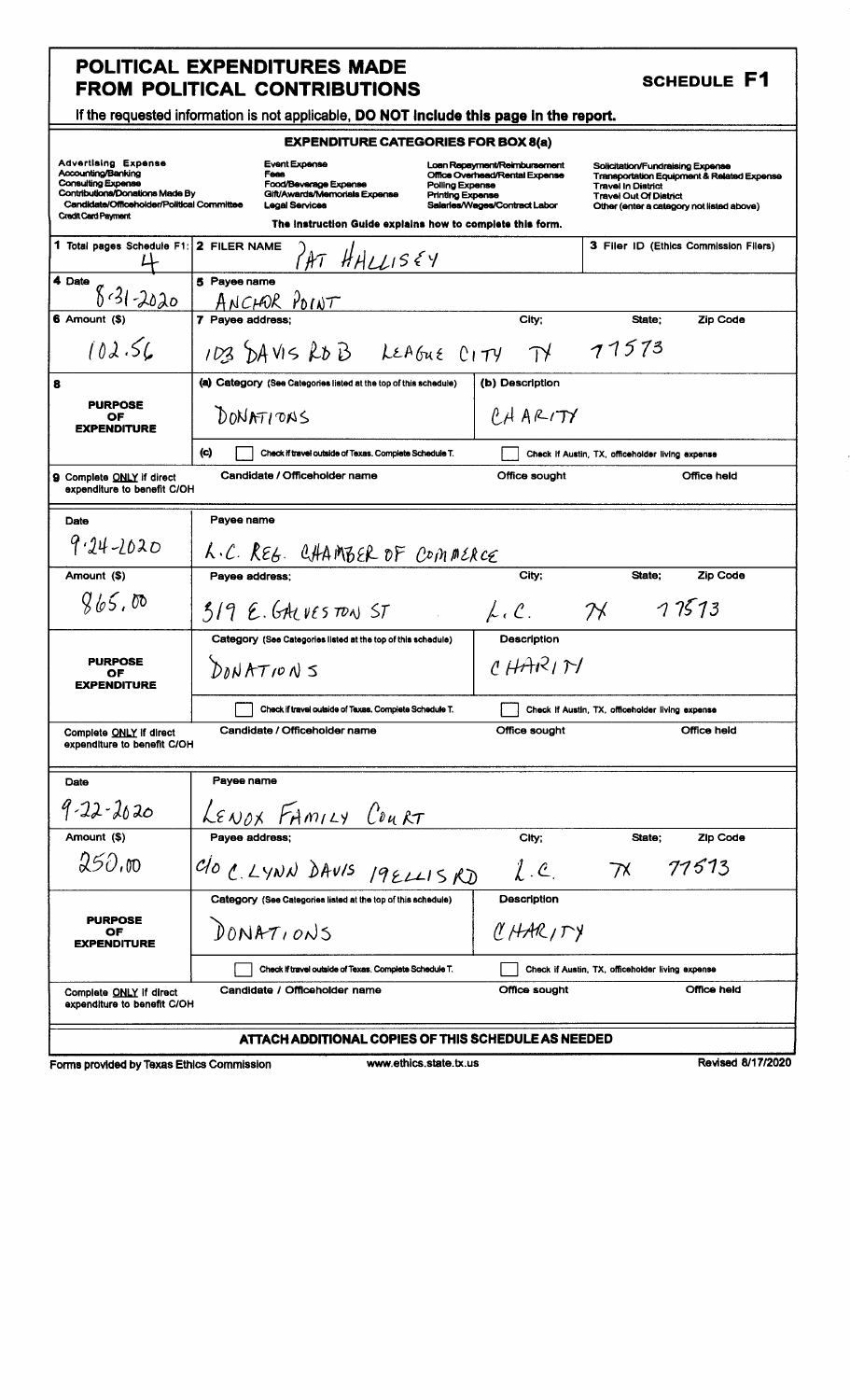| <b>SCHEDULE F1</b> |
|--------------------|
|--------------------|

| If the requested information is not applicable, DO NOT include this page in the report. |  |  |
|-----------------------------------------------------------------------------------------|--|--|
|                                                                                         |  |  |

|                                                                                                                                                                                              | $\alpha$ are requested implifiedly to not applicable, DO NOT interact this pays in the report.                  |                                                                                                                                               |                                                                                                                                                                                                      |
|----------------------------------------------------------------------------------------------------------------------------------------------------------------------------------------------|-----------------------------------------------------------------------------------------------------------------|-----------------------------------------------------------------------------------------------------------------------------------------------|------------------------------------------------------------------------------------------------------------------------------------------------------------------------------------------------------|
|                                                                                                                                                                                              | <b>EXPENDITURE CATEGORIES FOR BOX 8(a)</b>                                                                      |                                                                                                                                               |                                                                                                                                                                                                      |
| <b>Advertising Expense</b><br>Accounting/Banking<br><b>Consulting Expense</b><br>Contributions/Donations Made By<br>Candidate/Officeholder/Political Committee<br><b>Credit Card Payment</b> | <b>Event Expense</b><br>Fees<br>Food/Beverage Expense<br>Gift/Awards/Memorials Expense<br><b>Legal Services</b> | Loan Repayment/Reimbursement<br>Office Overhead/Rental Expense<br>Polling Expense<br><b>Printing Expense</b><br>Salaries/Wages/Contract Labor | Solicitation/Fundraising Expense<br><b>Transportation Equipment &amp; Related Expense</b><br><b>Travel In District</b><br><b>Travel Out Of District</b><br>Other (enter a category not listed above) |
|                                                                                                                                                                                              | The instruction Guide explains how to complete this form.                                                       |                                                                                                                                               |                                                                                                                                                                                                      |
| 1 Total pages Schedule F1: 2 FILER NAME                                                                                                                                                      | PAT HALLISEY                                                                                                    |                                                                                                                                               | 3 Filer ID (Ethics Commission Filers)                                                                                                                                                                |
| 4 Date<br>$9 - 182020$                                                                                                                                                                       | 5 Payee name<br>CONG. RANDY WEBER                                                                               |                                                                                                                                               |                                                                                                                                                                                                      |
| 6 Amount (\$)                                                                                                                                                                                | 7 Payee address;                                                                                                | City;                                                                                                                                         | State:<br>Zip Code                                                                                                                                                                                   |
| 600.00                                                                                                                                                                                       | $174$ CALDER DR #150                                                                                            | $\mathcal{L}$ . $\mathcal{C}$ .                                                                                                               | $\mathcal{D}^{\mathcal{K}}$<br>77573                                                                                                                                                                 |
| 8                                                                                                                                                                                            | (a) Category (See Categories listed at the top of this schedule)                                                | (b) Description                                                                                                                               |                                                                                                                                                                                                      |
| <b>PURPOSE</b><br>OF<br><b>EXPENDITURE</b>                                                                                                                                                   | $D_{\delta N}$ ATIONS                                                                                           |                                                                                                                                               | $P_{0}L$ , CONTRIBUTIONS                                                                                                                                                                             |
|                                                                                                                                                                                              | $\langle c \rangle$<br>Check if travel outside of Texas. Complete Schedule T.                                   |                                                                                                                                               | Check if Austin, TX, officeholder living expense                                                                                                                                                     |
| <b>9</b> Complete ONLY if direct<br>expenditure to benefit C/OH                                                                                                                              | Candidate / Officeholder name                                                                                   | Office sought                                                                                                                                 | Office held                                                                                                                                                                                          |
| Date                                                                                                                                                                                         | Payee name                                                                                                      |                                                                                                                                               |                                                                                                                                                                                                      |
| $9 - 18 - 2020$                                                                                                                                                                              | SCN. LARRY TAYLOR                                                                                               |                                                                                                                                               |                                                                                                                                                                                                      |
| Amount (\$)                                                                                                                                                                                  | Payee address;                                                                                                  | City;                                                                                                                                         | State:<br>Zip Code                                                                                                                                                                                   |
| 500.00                                                                                                                                                                                       | $174$ CALDER DR #151                                                                                            | $L_{\cdot}$ . $C_{\cdot}$                                                                                                                     | T7573<br>$\overline{\wedge}$                                                                                                                                                                         |
|                                                                                                                                                                                              | Category (See Categories listed at the top of this schedule)                                                    | Description                                                                                                                                   |                                                                                                                                                                                                      |
| <b>PURPOSE</b><br>OF<br><b>EXPENDITURE</b>                                                                                                                                                   | DONATTOAS                                                                                                       |                                                                                                                                               | POL CONTRIBUTIONS                                                                                                                                                                                    |
|                                                                                                                                                                                              | Check if travel outside of Texas, Complete Schedule T.                                                          |                                                                                                                                               | Check if Austin, TX, officeholder living expense                                                                                                                                                     |
| Complete ONLY If direct<br>expenditure to benefit C/OH                                                                                                                                       | Candidate / Officeholder name                                                                                   | Office sought                                                                                                                                 | Office held                                                                                                                                                                                          |
| Date                                                                                                                                                                                         | Payee name                                                                                                      |                                                                                                                                               |                                                                                                                                                                                                      |
| $9 - 18 - 20$ -20                                                                                                                                                                            | REP. EREG BONNEN                                                                                                |                                                                                                                                               |                                                                                                                                                                                                      |
| Amount (\$)                                                                                                                                                                                  | Payee address;                                                                                                  | City;                                                                                                                                         | <b>Zip Code</b><br>State;                                                                                                                                                                            |
| 500, D                                                                                                                                                                                       | $PO$ $B$ ox $2910$                                                                                              | $H$ us $T$ N                                                                                                                                  | $\mathcal{D}$<br>78768                                                                                                                                                                               |
|                                                                                                                                                                                              | Category (See Categories listed at the top of this schedule)                                                    | Description                                                                                                                                   |                                                                                                                                                                                                      |
| <b>PURPOSE</b><br>OF<br><b>EXPENDITURE</b>                                                                                                                                                   | DONATJONS                                                                                                       |                                                                                                                                               | POL, CONTRIBUTIONS                                                                                                                                                                                   |
|                                                                                                                                                                                              | Check if travel outside of Texas. Complete Schedule T.                                                          |                                                                                                                                               | Check if Austin, TX, officeholder living expense                                                                                                                                                     |
| Complete ONLY if direct<br>expenditure to benefit C/OH                                                                                                                                       | Candidate / Officeholder name                                                                                   | Office sought                                                                                                                                 | Office held                                                                                                                                                                                          |
|                                                                                                                                                                                              | ATTACH ADDITIONAL COPIES OF THIS SCHEDULE AS NEEDED                                                             |                                                                                                                                               |                                                                                                                                                                                                      |

Forms provided by Texas Ethics Commission

www.ethics.state.tx.us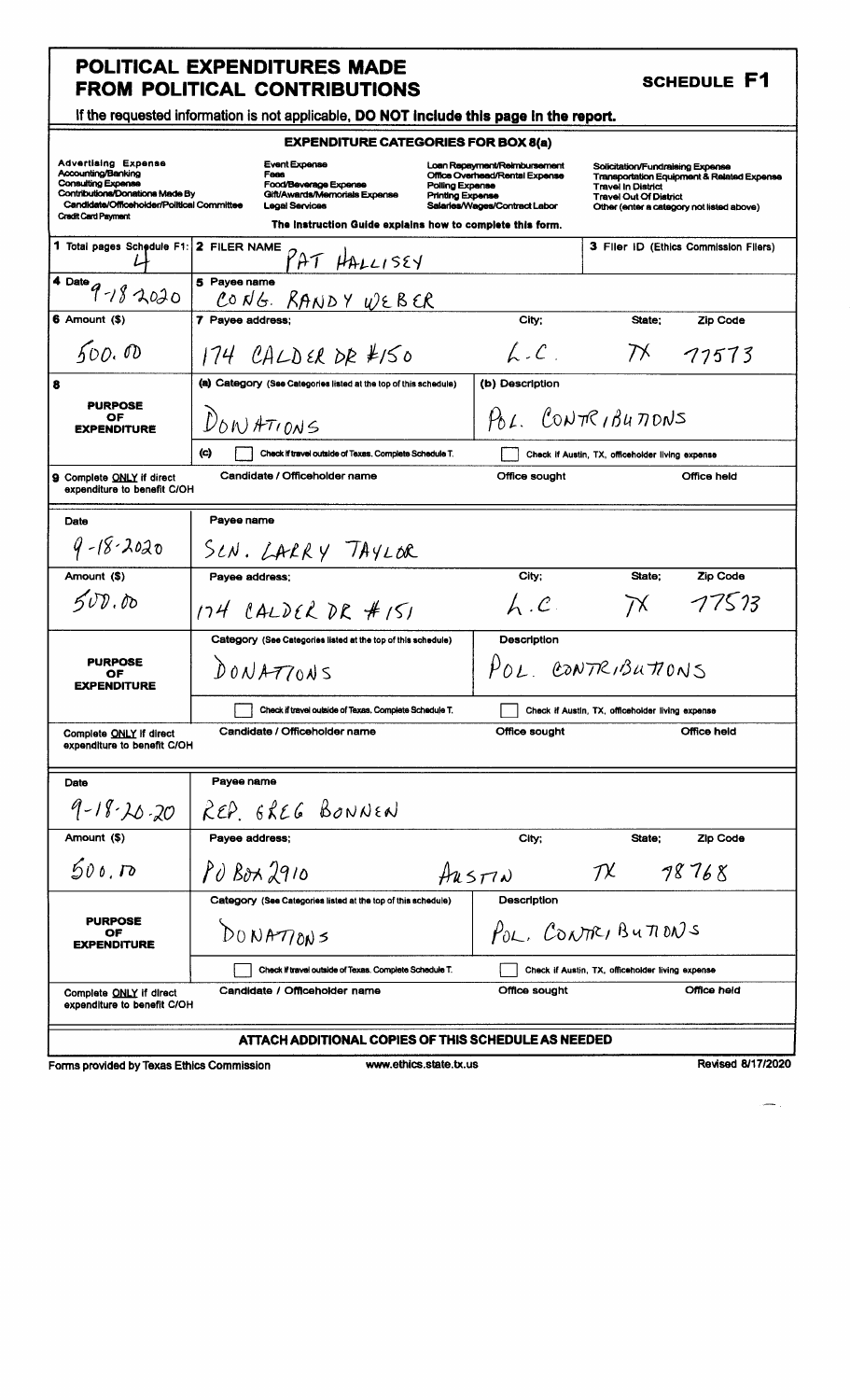| <b>SCHEDULE F1</b> |  |
|--------------------|--|
|--------------------|--|

| If the requested information is not applicable, DO NOT include this page in the report. |
|-----------------------------------------------------------------------------------------|
|-----------------------------------------------------------------------------------------|

| <b>EXPENDITURE CATEGORIES FOR BOX 8(a)</b>                                                                                                                                                   |                                                                                                                 |                                                                                                                                        |                                                                                                                                                                                                      |  |
|----------------------------------------------------------------------------------------------------------------------------------------------------------------------------------------------|-----------------------------------------------------------------------------------------------------------------|----------------------------------------------------------------------------------------------------------------------------------------|------------------------------------------------------------------------------------------------------------------------------------------------------------------------------------------------------|--|
| <b>Advertising Expense</b><br>Accounting/Banking<br><b>Consulting Expense</b><br>Contributions/Donations Made By<br>Candidate/Officeholder/Political Committee<br><b>Credit Card Payment</b> | <b>Event Expense</b><br>Fees<br>Food/Beverage Expense<br>Gift/Awards/Memorials Expense<br><b>Legal Services</b> | Loan Repayment/Reimbursement<br>Office Overhead/Rental Expense<br>Polling Expense<br>Printing Expense<br>Salaries/Wages/Contract Labor | Solicitation/Fundraising Expense<br><b>Transportation Equipment &amp; Related Expense</b><br><b>Travel in District</b><br><b>Travel Out Of District</b><br>Other (enter a category not listed above) |  |
|                                                                                                                                                                                              | The instruction Guide explains how to complete this form.                                                       |                                                                                                                                        |                                                                                                                                                                                                      |  |
| 1 Total pages Schedule F1:                                                                                                                                                                   | 2 FILER NAME<br>PAT DALLISEY                                                                                    |                                                                                                                                        | 3 Filer ID (Ethics Commission Filers)                                                                                                                                                                |  |
| 4 Date<br>$9 - 18 - 2620$                                                                                                                                                                    | 5 Payee namer<br>REP. DENNIS PAUL                                                                               |                                                                                                                                        |                                                                                                                                                                                                      |  |
| 6 Amount (\$)                                                                                                                                                                                | 7 Payee address;                                                                                                | City;                                                                                                                                  | <b>Zip Code</b><br>State;                                                                                                                                                                            |  |
| 500.0                                                                                                                                                                                        | 17225 EL CAMINO #415                                                                                            | HOUSTON                                                                                                                                | 71 77058                                                                                                                                                                                             |  |
| 8                                                                                                                                                                                            | (a) Category (See Categories listed at the top of this schedule)                                                | (b) Description                                                                                                                        |                                                                                                                                                                                                      |  |
| <b>PURPOSE</b><br>OF<br><b>EXPENDITURE</b>                                                                                                                                                   | D0NATIONS                                                                                                       |                                                                                                                                        | $P_{DL}$ , CONTRIBUTTONS                                                                                                                                                                             |  |
|                                                                                                                                                                                              | (C)<br>Check if travel outside of Texas. Complete Schedule T.                                                   |                                                                                                                                        | Check If Austin, TX, officeholder living expense                                                                                                                                                     |  |
| <b>9</b> Complete ONLY if direct<br>expenditure to benefit C/OH                                                                                                                              | Candidate / Officeholder name                                                                                   | Office sought                                                                                                                          | Office held                                                                                                                                                                                          |  |
| Date                                                                                                                                                                                         | Payee name                                                                                                      |                                                                                                                                        |                                                                                                                                                                                                      |  |
| $9 - 18 - 2020$                                                                                                                                                                              | REP MAYES MIDDLETON                                                                                             |                                                                                                                                        |                                                                                                                                                                                                      |  |
| Amount (\$)                                                                                                                                                                                  | Payee address:                                                                                                  | City;                                                                                                                                  | Zip Code<br>State:                                                                                                                                                                                   |  |
| $*$ 500.00                                                                                                                                                                                   | $10B$ <sub>N</sub> $2916$                                                                                       | Au577n                                                                                                                                 | 71 78768                                                                                                                                                                                             |  |
| Description<br>Category (See Categories listed at the top of this schedule)                                                                                                                  |                                                                                                                 |                                                                                                                                        |                                                                                                                                                                                                      |  |
| <b>PURPOSE</b><br>OF<br><b>EXPENDITURE</b>                                                                                                                                                   | $D$ $NRT$ $N$                                                                                                   |                                                                                                                                        | POL PONTRIBUTIONS                                                                                                                                                                                    |  |
|                                                                                                                                                                                              | Check if travel outside of Texas, Complete Schedule T.                                                          |                                                                                                                                        | Check if Austin, TX, officeholder living expense                                                                                                                                                     |  |
| Complete ONLY if direct<br>expenditure to benefit C/OH                                                                                                                                       | Candidate / Officeholder name                                                                                   | Office sought                                                                                                                          | Office held                                                                                                                                                                                          |  |
| Date                                                                                                                                                                                         | Payee name                                                                                                      |                                                                                                                                        |                                                                                                                                                                                                      |  |
| $9 - 18 - 2020$                                                                                                                                                                              | $GRE6$ ABBOTT<br>40V <sub>1</sub>                                                                               |                                                                                                                                        |                                                                                                                                                                                                      |  |
| Amount (\$)                                                                                                                                                                                  | Payee address;                                                                                                  | City;                                                                                                                                  | State:<br>Zip Code                                                                                                                                                                                   |  |
| 500.78                                                                                                                                                                                       | $P$ OBAX 12428                                                                                                  | AU $55/10$                                                                                                                             | 18711<br>$\mathcal{T}^{\chi}$                                                                                                                                                                        |  |
|                                                                                                                                                                                              | Category (See Categories listed at the top of this schedule)                                                    | Description                                                                                                                            |                                                                                                                                                                                                      |  |
| <b>PURPOSE</b><br>OF<br><b><i>EXPENDITURE</i></b>                                                                                                                                            | DONATIONS                                                                                                       | POL. CONTRIBUTIONS                                                                                                                     |                                                                                                                                                                                                      |  |
|                                                                                                                                                                                              | Check if travel outside of Texas. Complete Schedule T.                                                          |                                                                                                                                        | Check if Austin, TX, officeholder living expense                                                                                                                                                     |  |
| Complete ONLY if direct<br>expenditure to benefit C/OH                                                                                                                                       | Candidate / Officeholder name                                                                                   | Office sought                                                                                                                          | Office held                                                                                                                                                                                          |  |
| ATTACH ADDITIONAL COPIES OF THIS SCHEDULE AS NEEDED                                                                                                                                          |                                                                                                                 |                                                                                                                                        |                                                                                                                                                                                                      |  |

Forms provided by Texas Ethics Commission

www.ethics.state.tx.us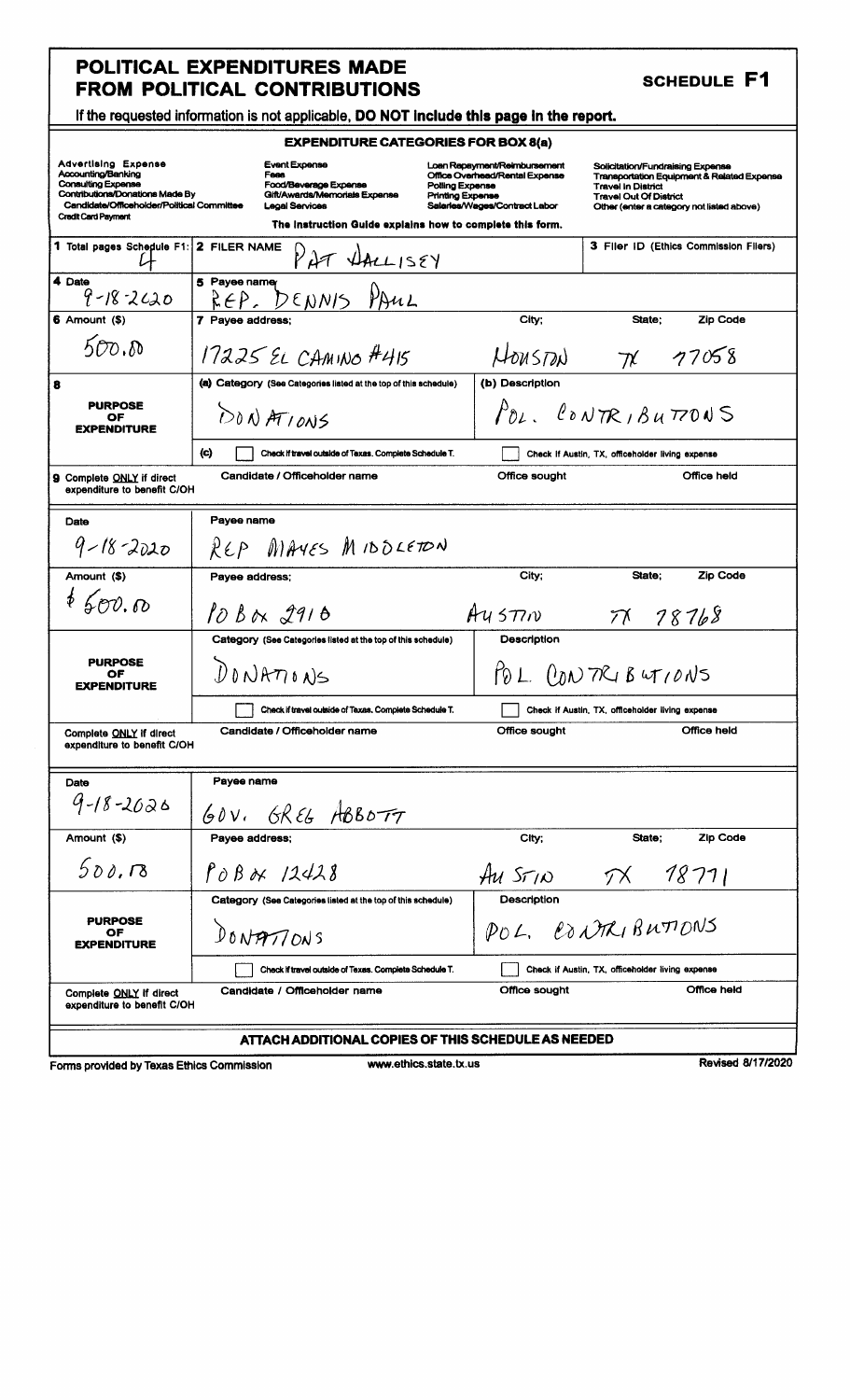| <b>SCHEDULE F1</b> |  |  |
|--------------------|--|--|
|--------------------|--|--|

|  | If the requested information is not applicable, DO NOT include this page in the report. |  |  |  |
|--|-----------------------------------------------------------------------------------------|--|--|--|
|--|-----------------------------------------------------------------------------------------|--|--|--|

| $\pi$ in the requested information is not applicable, DO NOT include this page in the report.                                                                  |                                                                                                          |                                                                                                                                        |                                                                                                |                                                                                                    |  |
|----------------------------------------------------------------------------------------------------------------------------------------------------------------|----------------------------------------------------------------------------------------------------------|----------------------------------------------------------------------------------------------------------------------------------------|------------------------------------------------------------------------------------------------|----------------------------------------------------------------------------------------------------|--|
| <b>EXPENDITURE CATEGORIES FOR BOX 8(a)</b>                                                                                                                     |                                                                                                          |                                                                                                                                        |                                                                                                |                                                                                                    |  |
| <b>Advertising Expense</b><br>Accounting/Banking<br><b>Consulting Expense</b><br>Contributions/Donations Made By<br>Candidate/Officeholder/Political Committee | Event Expense<br>Fees<br>Food/Beverage Expense<br>Gift/Awards/Memorials Expense<br><b>Legal Services</b> | Loan Repayment/Reimbursement<br>Office Overhead/Rental Expense<br>Polling Expense<br>Printina Expense<br>Salaries/Wages/Contract Labor | Solicitation/Fundraising Expense<br><b>Travel In District</b><br><b>Travel Out Of District</b> | <b>Transportation Equipment &amp; Related Expense</b><br>Other (enter a category not listed above) |  |
| <b>Credit Card Payment</b>                                                                                                                                     | The instruction Guide explains how to complete this form.                                                |                                                                                                                                        |                                                                                                |                                                                                                    |  |
| 1 Total pages Schedule F1: 2 FILER NAME                                                                                                                        | $PAT$ HALLISEY                                                                                           |                                                                                                                                        |                                                                                                | 3 Filer ID (Ethics Commission Filers)                                                              |  |
| 4 Date<br>$1220 - 2020$                                                                                                                                        | 5 Payee name<br>32444                                                                                    |                                                                                                                                        |                                                                                                |                                                                                                    |  |
| 6 Amount (\$                                                                                                                                                   | 7 Payee address;                                                                                         | City:                                                                                                                                  | State;                                                                                         | Zip Code                                                                                           |  |
| 32.74                                                                                                                                                          | $2225$ MEADOWS $UVD$                                                                                     | $\lambda$ . $\ell$ .                                                                                                                   |                                                                                                | 72, 71513                                                                                          |  |
| 8                                                                                                                                                              | (a) Category (See Categories listed at the top of this schedule)                                         | (b) Description                                                                                                                        |                                                                                                |                                                                                                    |  |
| <b>PURPOSE</b><br>OF<br><b>EXPENDITURE</b>                                                                                                                     | DFFICE DVER HEAD                                                                                         | $S(\mu)$ PLIES                                                                                                                         |                                                                                                |                                                                                                    |  |
|                                                                                                                                                                | (c)<br>Check if travel outside of Texas. Complete Schedule T.                                            |                                                                                                                                        | Check if Austin, TX, officeholder living expense                                               |                                                                                                    |  |
| 9 Complete ONLY if direct<br>expenditure to benefit C/OH                                                                                                       | Candidate / Officeholder name                                                                            | Office sought                                                                                                                          |                                                                                                | Office held                                                                                        |  |
| Date                                                                                                                                                           | Payee name                                                                                               |                                                                                                                                        |                                                                                                |                                                                                                    |  |
| $10 - 22 - 2020$                                                                                                                                               | REP. ED THOMPSON                                                                                         |                                                                                                                                        |                                                                                                |                                                                                                    |  |
| Amount (\$)                                                                                                                                                    | Payee address;                                                                                           | City;                                                                                                                                  | State;                                                                                         | Zip Code                                                                                           |  |
| 500.00                                                                                                                                                         | #126<br>2341 N. GALVESTON AVE                                                                            | PEARLAND                                                                                                                               | $\boldsymbol{\gamma}$                                                                          | 77581                                                                                              |  |
|                                                                                                                                                                | Category (See Categories listed at the top of this schedule)                                             | Description                                                                                                                            |                                                                                                |                                                                                                    |  |
| <b>PURPOSE</b><br>ОF<br><b>EXPENDITURE</b>                                                                                                                     | POL. CONTRIBUTIONS<br>$D_{\text{ON}}$ A $_{\text{TON}}$ s                                                |                                                                                                                                        |                                                                                                |                                                                                                    |  |
|                                                                                                                                                                | Check if travel outside of Texas, Complete Schedule T.                                                   |                                                                                                                                        | Check if Austin, TX, officeholder living expense                                               |                                                                                                    |  |
| Complete ONLY if direct<br>expenditure to benefit C/OH                                                                                                         | Candidate / Officeholder name                                                                            | Office sought                                                                                                                          |                                                                                                | Office held                                                                                        |  |
| Date                                                                                                                                                           | Payee name                                                                                               |                                                                                                                                        |                                                                                                |                                                                                                    |  |
| $9 - 6 - 2020$                                                                                                                                                 | PATHAALISEY                                                                                              |                                                                                                                                        |                                                                                                |                                                                                                    |  |
| Amount (\$)                                                                                                                                                    | Payee address;                                                                                           | City;                                                                                                                                  | State;                                                                                         | <b>Zip Code</b>                                                                                    |  |
| (000, 00)                                                                                                                                                      | $2205$ ACACIA                                                                                            | $1.6$ .                                                                                                                                | $\widetilde{\Gamma}$                                                                           | 77573                                                                                              |  |
|                                                                                                                                                                | Category (See Categories listed at the top of this schedule)                                             | <b>Description</b>                                                                                                                     |                                                                                                |                                                                                                    |  |
| <b>PURPOSE</b><br>OF<br><b>EXPENDITURE</b>                                                                                                                     | LOAN REPAYMENT                                                                                           |                                                                                                                                        | REPAYMENT                                                                                      |                                                                                                    |  |
|                                                                                                                                                                | Check if travel outside of Texas. Complete Schedule T.                                                   |                                                                                                                                        | Check if Austin, TX, officeholder living expense                                               |                                                                                                    |  |
| Complete ONLY If direct<br>expenditure to benefit C/OH                                                                                                         | Candidate / Officeholder name                                                                            | Office sought                                                                                                                          |                                                                                                | Office held                                                                                        |  |
| ATTACH ADDITIONAL COPIES OF THIS SCHEDULE AS NEEDED                                                                                                            |                                                                                                          |                                                                                                                                        |                                                                                                |                                                                                                    |  |

Forms provided by Texas Ethics Commission

www.ethics.state.tx.us